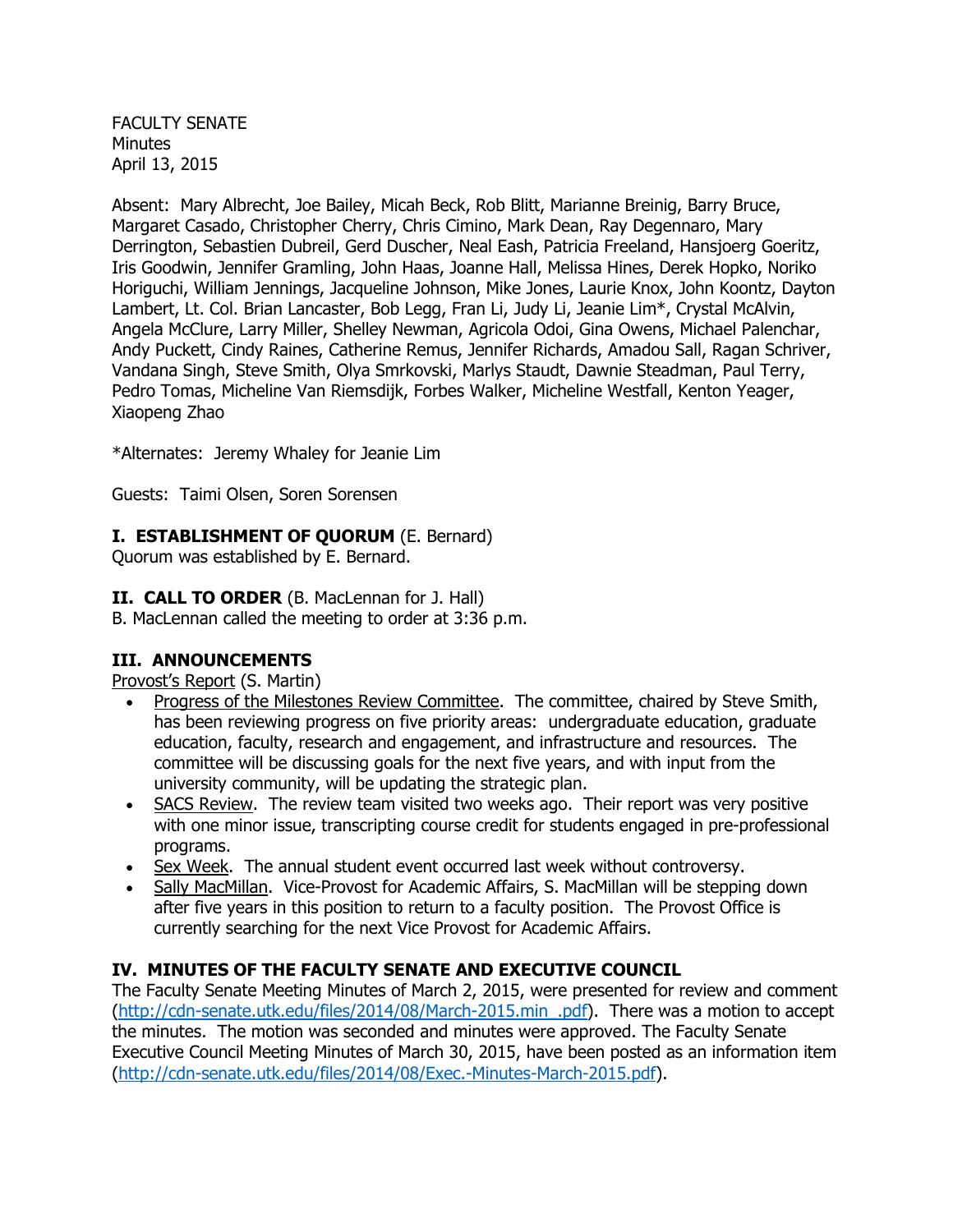# **V. UNFINISHED BUSINESS**

### STRIDE Program and Implicit Bias (S. Sorensen)

S. Sorensen gave a presentation about the work of STRIDE (Strategies and Tactics for Recruiting to Improve Diversity and Excellence) at the University of Tennessee. The committee is supported by the Provost Office. Members study diversity and bias issues based on peerreviewed academic research papers and reviews. They have engaged in peer-to-peer instruction about the academic research on bias and diversity through several workshops with faculty and administrators. In the future, search committee chairs will meet with the Office of Equity and Diversity, and search committee members will participate in STRIDE Workshops every 3-4 years. The aims are to better understand the value of diversity in organizations, and to raise awareness about implicit bias and how it affects decision making, particularly in regards to faculty hiring, with the goal of increasing diversity at the University of Tennessee.

# **VI. REPORTS OF STANDING COMMITTEES**

#### Nominations and Appointments Committee (B. MacLennan)

One round of Faculty Senate elections has been completed. A second round of elections will be held for those caucuses that were still seeking candidates. The two candidates for Presidentelect will give their statements later in the meeting, and those elections will start very soon.

### Non-Tenure-Track Issues Committee (M. Collins)

The committee researched and reported on the percentage of Non-Tenure-Track (NTT) faculty at the University of Tennessee and in Faculty Senate. The committee is considering a proposal that will look at equivalency for NTT and Tenure-Track positions, if those are not already considered in the Faculty Handbook. After studying the issue, if there is anything to propose, the committee plans to make a joint proposal with the Faculty Affairs committee to the Faculty Senate. K. Wong asked about the status of the Family and Medical Leave Resolution for NTT faculty. M. Collins said that he did not know because that was passed last year. D. Fox stated that they are waiting to hear from administration on the resolution.

### Research Council (T. Shepardson)

Most subcommittees (Centers Review, SARIF Equipment, and Chancellor's Awards) have completed their work. The SARIF GRA subcommittee will have their recommendations ready soon. R. Nobles has facilitated an IRB workshop on conducting human subject's research within the regulatory framework. The workshop will be given by a private company, PRIMR (Public Responsibility in Medicine and Research). R. Kalyanaraman will become Chair of the Research Council for 2015-2016.

### **VII. NEW BUSINESS**

Presentations from President-elect Candidates (B. Ambroziak, B. Ownley) Candidates' statements are posted at [http://cdn-senate.utk.edu/files/2014/08/FSP-Candidate-](http://cdn-senate.utk.edu/files/2014/08/FSP-Candidate-Statement-Ambroziak.pdf)[Statement-Ambroziak.pdf](http://cdn-senate.utk.edu/files/2014/08/FSP-Candidate-Statement-Ambroziak.pdf) and [http://cdn-senate.utk.edu/files/2014/08/Candidates-statement-](http://cdn-senate.utk.edu/files/2014/08/Candidates-statement-Bonnie-Ownley.pdf)[Bonnie-Ownley.pdf.](http://cdn-senate.utk.edu/files/2014/08/Candidates-statement-Bonnie-Ownley.pdf)

### Resolution Regarding Bangladesh Worker Safety (B. MacLennan)

The resolution [\(http://cdn-senate.utk.edu/files/2014/08/Accord-resolution-Executive-Council-](http://cdn-senate.utk.edu/files/2014/08/Accord-resolution-Executive-Council-Meeting-_3_30_2015.pdf)Meeting- 3\_30\_2015.pdf) was presented to the Faculty Senate Executive Council, where it was approved. The resolution comes as a seconded motion to the Faculty Senate. The resolution calls for the University to show support for worker safety in Bangladesh apparel factories, and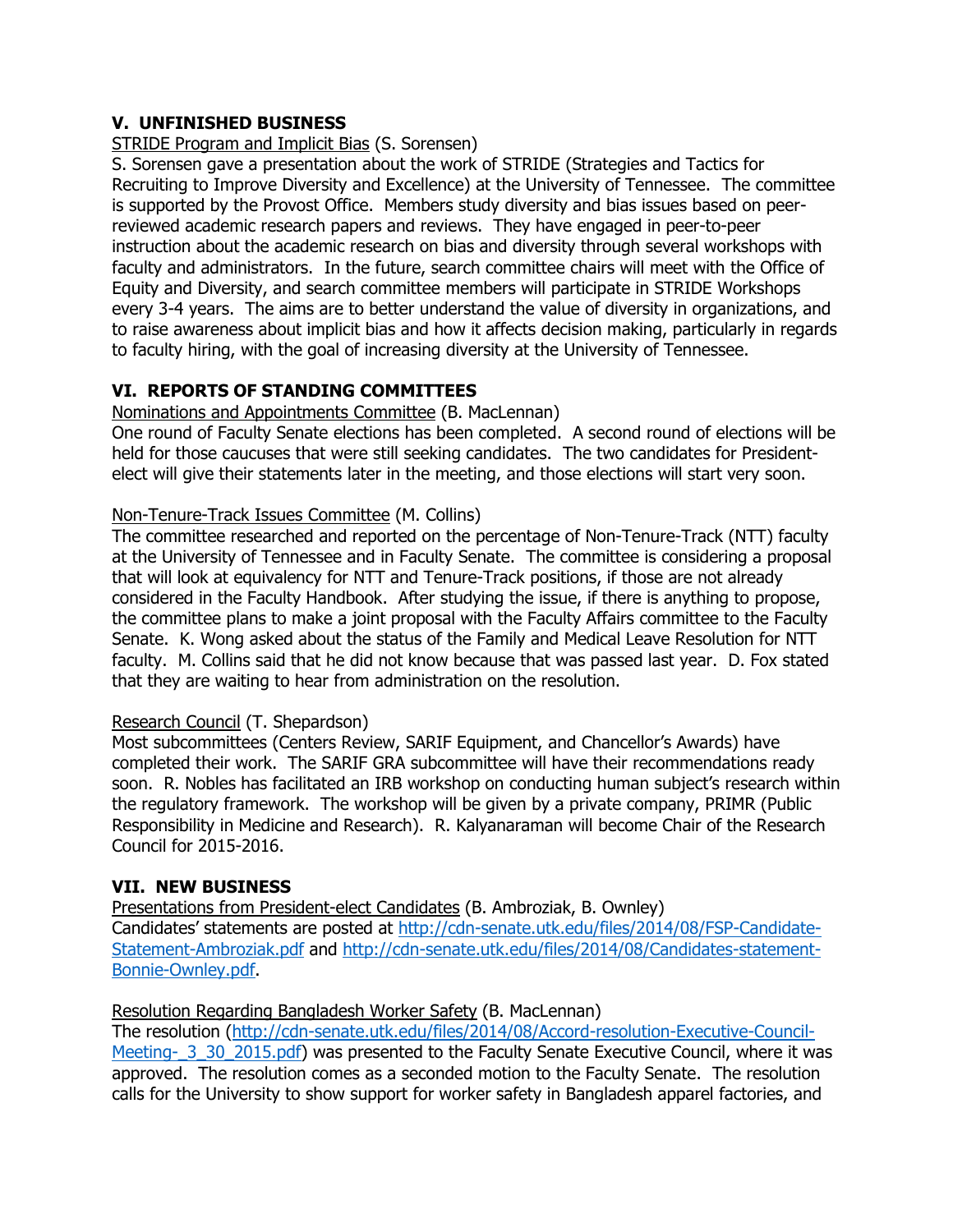'adopt a policy that requires all UTK licensees that "sourced, produced or purchased collegiate apparel in Bangladesh as of January 1, 2013" or any time thereafter, to sign the Accord on Fire and Building Safety in Bangladesh'. The resolution also calls for a "letter to this effect" be sent to the Chancellor to demonstrate support by faculty, students, and other campus leaders. A question was raised on whether licensees have responded. Nike is not sourcing from Bangladesh. The university's largest licensee, Knights Apparel, has already signed the Accord. The motion to approve the resolution passed.

#### Bill Regarding Student Fees for Undergraduate Research (T. Shepardson)

The resolution [\(http://cdn-senate.utk.edu/files/2014/08/Undergrad-Fee-Bill-Resolution.pdf\)](http://cdn-senate.utk.edu/files/2014/08/Undergrad-Fee-Bill-Resolution.pdf) was presented by the Research Council to the Faculty Senate Executive Council, where it was approved. The resolution comes as a seconded motion to the Faculty Senate. The resolution originated with the Student Government Association. The proposal calls for adding a \$5 fee per semester to the tuition and fees of every undergraduate student entering the university in or after fall 2015. The funds will go to the Office of Undergraduate Research to support funding of the Undergraduate Summer Research Internship program and provide travel grants to undergraduates to attend and present research or creative achievement at a conference. Only 25% of the funds will be directed towards travel grants. There was a call for a vote and the resolution was approved.

#### Presentation on a Revision of the Student Conduct Code (V. Carilli)

A presentation on the Revised Student Code of Conduct was given by V. Carilli. The written document [\(http://cdn-senate.utk.edu/files/2014/08/New-Student-Code-of-Conduct.pdf\)](http://cdn-senate.utk.edu/files/2014/08/New-Student-Code-of-Conduct.pdf) is available for comment. Text in black is the current language, text in red is the new language, and blue texts are reminders to check on something more thoroughly. The revised code of conduct is a more educational and less legalistic process, which gives students an opportunity to learn from sanctions, rather than being punitive. Procedures have been streamlined to allow for a more timely resolution of conduct violations. There is an amnesty statement, and options for educational sanctioning have been added. The Student Life Council has been eliminated from the appeals process to allow for a less intimidating environment. A flow chart for the proposed student conduct process was presented [\(http://cdn-](http://cdn-senate.utk.edu/files/2014/08/Proposed-Student-Conduct-Process-FlowChart-2015-04-07.pdf)

[senate.utk.edu/files/2014/08/Proposed-Student-Conduct-Process-FlowChart-2015-04-07.pdf\)](http://cdn-senate.utk.edu/files/2014/08/Proposed-Student-Conduct-Process-FlowChart-2015-04-07.pdf).

Multiple levels of review are possible: Educational Conference, Administrative Hearing, Student Conduct Board Hearing, and Administrative Procedures Act (APA) Hearing. An Appellate Review is possible following a Student Conduct Board Hearing. Students can generally choose which hearing process to use, but the choice has to be in line with the seriousness of the infraction. Changes are suggested for the composition of the Student Conduct Board. Discussion followed. M. Collins asked about the make-up of the Student Conduct Board. V. Carilli replied that there were students, faculty, staff, and a nonvoting chair. M. Collins asked who are the potential staff members and V. Carilli responded that they are typically exempt staff. He added that a best practice is to include members of the community. Questions continued - Are there provisions for students being accused of something for which they may need a lawyer? V. Carilli explained that a lawyer may act as an advisor to a student, but they cannot speak on their behalf, or represent the student. Family members cannot serve as advisors. V. Carilli was asked how important he considered incidents of dishonesty to be, and he replied that it is important. It was suggested that an easier system be implemented for reporting misconduct. V. Carilli suggested that faculty report any sanctions in order to create a record of student misconduct, even if they are not going to go beyond a faculty student conference. The